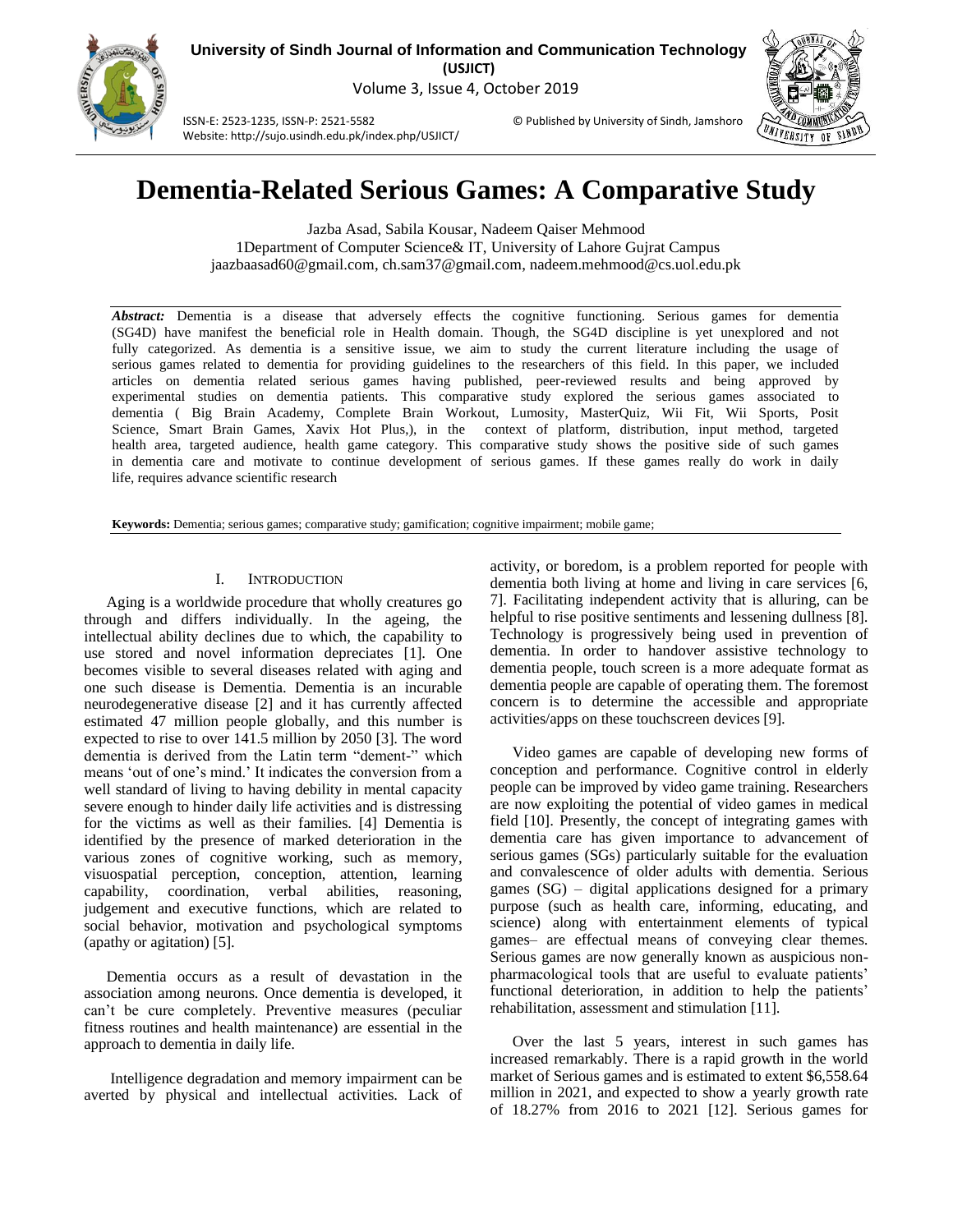dementia are divided into three main categories: physical, intellectual and social. There are various mediums (Desktop, mobile devices and gaming consoles) on which dementia games can be accessible [13]. Prefatory evidence have shown the beneficial influence of serious games and such games can efficaciously be utilized to develop the physical and intellectual potential of dementia people [14].

#### II. PROBLEM STATEMENT

Many serious games are developed that claim to be prevention of dementia related disorder (Dementia, MCI, AD), but most of them don't really address dementia disorder and they are just normal entertainment games. The problem is that gaming field related to dementia is still uncharted. As dementia is a serious and sensitive issue, we need those serious games that are supported by experimental studies. Stakeholders (Doctors, Caretakers and Public) related to dementia disorder are interested to know which game is just 'game for health' and which are dementia fighting tools so that they can play that and suggest them to patients for dementia treatment.

# III. RESEARCH QUESTIONS

*A. Questions related to Dementia Disorder*

- What should be the situations for serious games to be used by dementia patients?
- For what motive was serious games preferred?
- Which types of platforms were used?
- Is there any evidence that dementia patients were capable to play serious games on touchscreen interfaces individually?

# IV. METHODOLOGY

An organized comparative study was conducted on the usage of serious games for people living with dementia. We outlined the comparative study of dementia games in two phases:

1) to search the games that are related to category of general health and then find the dementia-related serious games among those games

2) Study these games to find the ones that provide an article which is published and addresses the health issues related to dementia.

A section "dementia games to be deliberated" (Section 4.1) is included, in which we reviewed games with auspicious capability but they are underrated due to deficiency of study on their efficacy for dementia patients.

The subsequent electronic databases were retrieved for the literature search, chosen due to their content being related to the discipline: Library database search, Google Scholar and Web of Knowledge search techniques, browsing over educational records comprising IEEE Xplore, Springer Link, ScienceDirect, and ACM Digital Library.

The following inclusion and exclusion criteria was used for articles: (1) Language: English; (2) Target People: dementia patients, and (3) Games: dementia related serious games.

Google search engine was used to search title of games related to dementia. The search of literature was led from February to April 2019.

# V. LITERATURE REVIEW OF SERIOUS GAMES RELATED TO DEMENTIA

In this section, the literature review of serious games associated to dementia is discussed. Serious games that are related with the existing literature review are discussed in the Table 1. First of all, a little introduction of specifically chosen dementia games is presented. After that, the delivery, platforms and input approaches of those games is given in table 1. The column of "health game category" depicts the classification system of McCallum [15], in which he classified the games conferring to their effectiveness on the specific areas of mental health. McCallum in his study [15] classifies the games for health in:

- (1) games for mental health, which aim at the development of intellectual health,
- (2) games for physical health, which support physical strength,
- (3) game for social/emotional health, which embolden the users to interact with other people.

Further columns of table 1 are discussing the targeted health area, the type of study method, the quantity of sample used (N), the participant's health condition and the study period. All these aspects are discussed by means of published study on these games.

# VI. DIFFERENT DEMENTIA GAMES

Game 1: Big Brain Academy

Big Brain Academy is a video game with no single game mechanism but the collection of puzzles that comprises of five different categories of quiz: Thinking, Analysis, Computation, Identification, and Memorization. The game has three modes: Practice, Test and versus. The time of each quiz is less than a minute. When you have taken a quiz, you will get the report regarding your brain's weigh, strength and weakness. It's a good game to improve your cognitive functionality [16].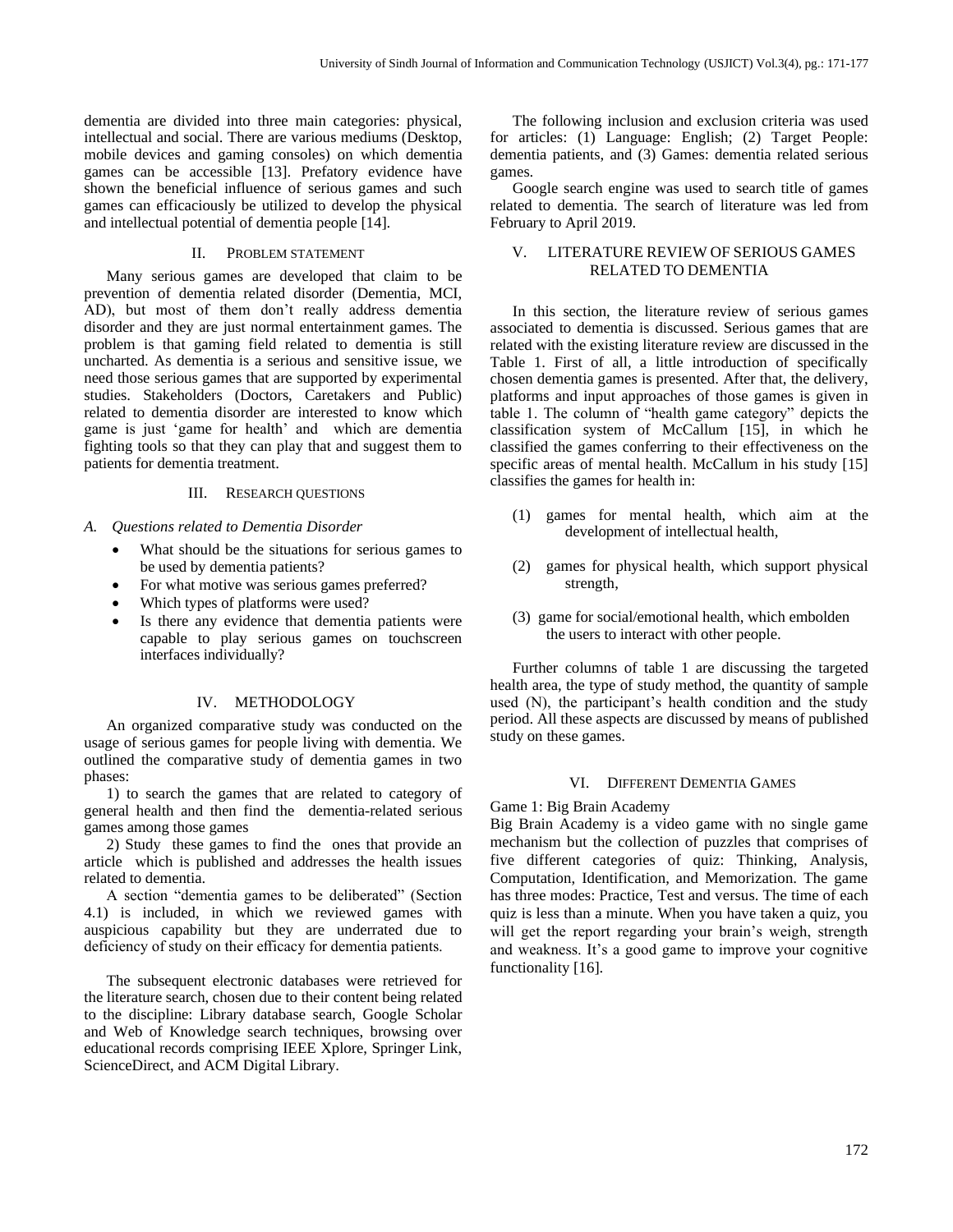# *A. Game 2: Complete Brain Workout*

A collection 46 game brain workout games. It contains 40 mentally stimulating activities and these activities are further divided into five key areas of brain use: language, reasoning, three-dimensional, mathematical, and memory. Every activity is organized from simple to complex. It has six reward games. Games comprise number recall, stepping stones, boxes, linker, path finder, and spider Web [17].

## *B. Game 3: Lumosity*

Lumosity is a free brain training platform contains puzzle games that claim to recover memory, attention, flexibility, processing speed, and reasoning. Over 91 million general public are playing lumosity worldwide. Lumosity offers 40 games design of educational games for adults. The games are speedy and simple, but entail huge attention to master [18].

#### *C. Game 4: MasterQuiz I*

t's a video game that is specially designed for people with mild dementia. This game has the elements of reminiscence therapy. It can be played on tablets. It's a quiz-based game in which an image is shown to the player on the left side of screen and multiple text-based choices on the right side of screen from which the player has to choose related to the image. It helps player in memorizing element of brain [15].

# *D. Game 5: Min Wii (MINDs)*

It's an on screen controller game, in which player move on balance board. It includes 41differents tasks and trainings, comprising yoga, strength exercise, calisthenics, and stability games. It contains tasks of every kind for everyone, whether if anyone wants to do yoga or snowboarding. It involves the body movement of player for completing different challenges, so player have to get out of couch and do some action [19].

# *E. Game 6: Posit Science*

Posit science is an online brain training game whose advantages has been approved by more than 100 published research papers in the field of neuroscience and brain health. It has 30 exercises that targets the cognitive functions like retention, responsiveness, intelligence, brain quickness and navigation. Each task of this game take less than five minutes and after each task player get the feedback about the performance compared to previous performance. The specialty of this game is that player can create his/her own task by selecting exercises and trainings according to player peculiar interest, temper and timetable [20].

#### *F. Game 7: Smart brain Games*

Smartbrain Games is a modern interactive brain training program to keep fit your brain, whichever your age, that helps you to work-out and strengthen all your mental skills in order to prevent their loss and to maintain your independence, autonomy and quality of life for long. Smartbrain Games can be used online, with any PC, tablet or smartphone; or. It can also be play offline by installing it in a computer with the help of a CD-ROM. It contains over 28 puzzle games with over 650 tasks to train attention, reasoning, memory and concentration. All levels are designed to give you more cognitive skills bit by bit. Each completed level gives you point. Each level take around 1 minute of your time so you can easily fit it into your daily routine [21].

#### *G. Game 8: Wii fit*

This game can be played on Wii game video console which involves the Wii Balance Board. The Wii balance board is outlying podium on which player stands throughout playing the game and this board identify COB (center of balance) and weight of the player. This is an exercise game and consists of more than 50 tasks specifically developed for the physical workout of the player comprising aerobics, yoga postures, balance trainings and strength exercise. The main aim of these tasks is retaining COB and refining pose [22].

# *H. Game 9: Wii sports*

This game consists of virtual reality of five sports (comprising golf, baseball, boxing, bowling, and tennis) and can be played with the help of Wii remote which exhibit the motion-sensing competencies and simulator the factual movements executed in sports like swaying the golf stick. The game has basic procedures to be manageable for every first-hand player and also has a capability of fitness approaches that indicates the improvements of player in the sports [23].

# *I. Game 10: Xavix Hot Plus*

A fitness-based video game console . The console uses wireless controllers. The controllers are made as the design of sports apparatus such as baseball sticks or tennis bat. The actions of players are shown on the television screen with the help of sensors used in the controller [24].

VI A. **More Dementia Games to be Deliberated**  Accompanying the literature review of serious games related to dementia, here and now we will enlist those serious games in this part of paper, whose developers have declared the auspicious capability of the games, but those games have not yet assessed by research, to analyze the efficiency of those games on victims of dementia.

By taking the foundation of foregoing outcomes of the research study of Kawashima et al. [25], a brain training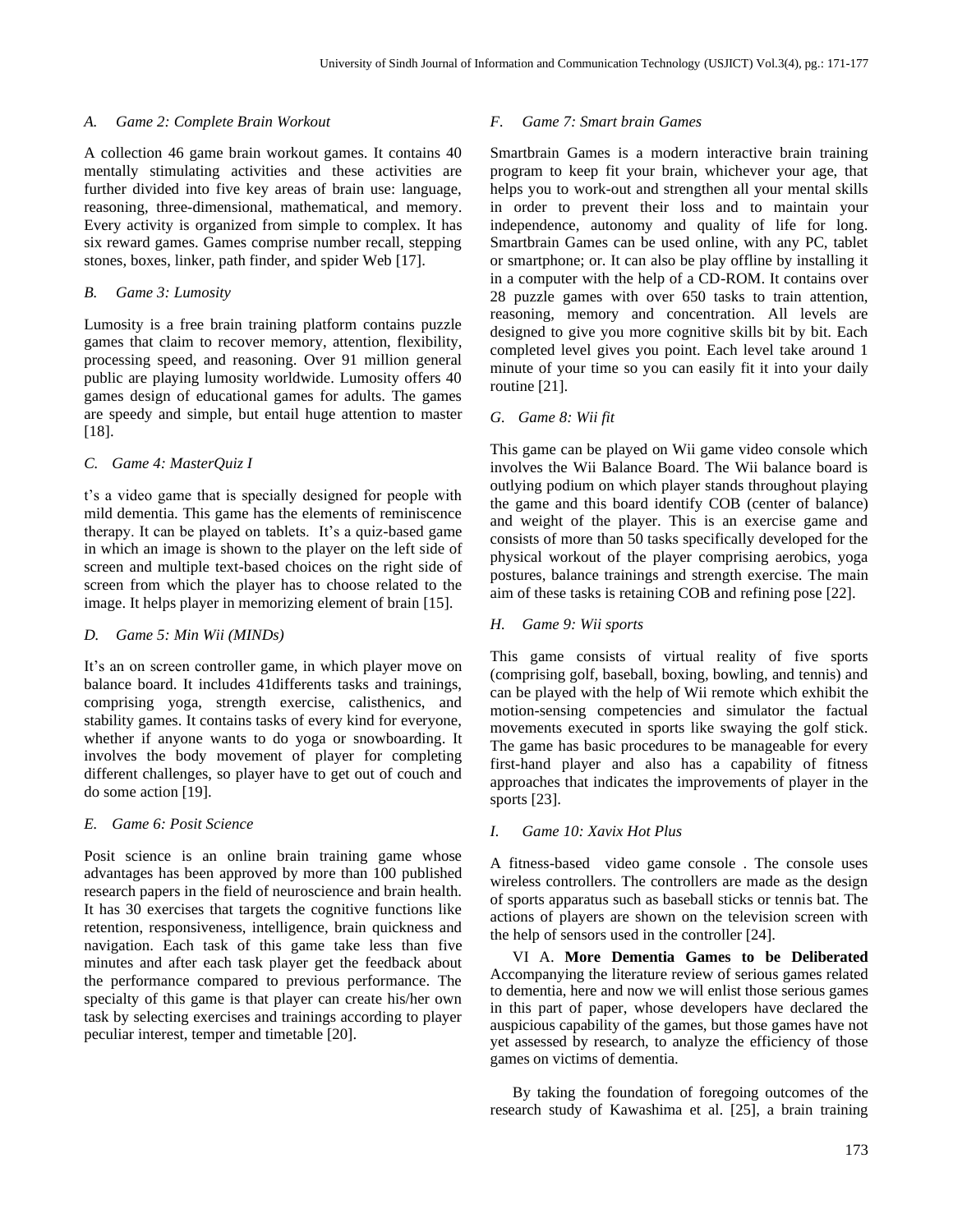game was developed by Nintendo named as 'Brain Age' [26]. In his study [25], he observed the influence of reading audibly and reckoning estimation on aged persons with dementia disease. Kawashima and his group analyzed the intellectual level of aged dementia victims, by and by training of six months, through two generally used assessments for treating dementia: 1. Frontal Assessment Battery (FAB), 2. Mini-Mental State Examination (MMSE). Participants (dementia patients) of this training came out to be further talkative, corresponsive and individualistic by sustaining their MMSE, and upgrading their FAB notch.

KiMentia, proposed in the research paper of Breton et al. [27], is a Kinect-based Windows software which was created for dementia patients for the improvement of their intellectual incentive. The aim of software is on beneficial characteristics of both intellectual and physical incentive by letting the user to accomplish conceptual and physical tasks altogether. Seven professionals (three psychologists and four physiotherapists) participated in the simple individual discussion on the approval of using kiMentia for treating dementia and the outcomes of review article were progressive.

By means of serious games as an exemplar of satisfying method for treating dementia, the scheme of 'eMotiva' developed a number of reasoning games for dementia patients, endeavoring to arouse multiple of intellectual developments (memory, perception, logic and reasoning), for retaining the enthusiasm of dementia patients [28,29].

An untitled cooking game suggested by Imbeault and Bouchard et al. [30, 31], is a serious game proposed especially for curing dementia. The model of the game has been created in the study of Imbeault and Bouchard et al. The game is utilizing the benefits of artificial intelligence methods to generate the manageable means for mental exercise and permitting assessment of users' mental improvement within the game.

A learning game by Ijisfontein named as Into Dementia, is the latest progress in the gaming field of dementia. This game utilized the feature of virtual reality in which dementia patients' world is simulated in the collaborative place and the user is capable of understanding the boundaries and complications in the everyday routine of dementia victims [32]. It has platform of visualization and it happens privately in a custom-made van especially designed for it. The purpose of this game is to arouse compassion for dementia patients and to give information to the normal persons about the complications that these patients have to cope with.

# VII. THE SG4D CLASSIFICATION

The classification of dementia-related serious games presented in this paper, is created only on classification types of dementia. The taxonomy of serious games for dementia is founded on different areas and causes of health related to dementia. We also explored the types of dementia games' users, to whom these games influence, presented in fig.1. , using the circuit diagram method. Dementia games

have the ability to execute more than on health processes



FIGURE 1. THE CLASSIFICATION OF DEMENTIA-RELATED SERIOUS GAMES.

# *VII A. Towards the SG4D Classification, Classified Groups, Characters and Terminology*

With the idea of classification of 'games for health' introduced by McCallum[15], the extensive classification kind of the proposed classification is linked with the health processes of dementia on which these serious games influence. Hence, the part of the classification with the greater priority is the "game classification" distributing games into (1) games for mental health, which aim at the development of intellectual health, (2) games for physical health, which support physical strength, (3) game for social/emotional health, which embolden the users to interact with other people.

From the study of Sawyer and Smith [40] and Sawyer [41], the terminology on the classification of 'games for health' lead to further classification. Therefore, the four further kinds of serious games can be: (1) preventive, these games used to make the dementia patient energetic and also helps in reducing the indications of dementia; (2) rehabilitative, these games have healing feature and also reinstate the health of users; (3) assessing, these game gives information to the users regarding their health condition; (4) educative, these games deliver information to the users about the condition of dementia patients or problems that the victims have to face in everyday life tasks.

The fundamental of this classification is from two point of views, according to the above-mentioned two essential features associated to games (game kinds and game category). On the other hand, the exploration of players is a valuable demonstration about the relation of people and dementia. Thus, fig.1. comprises the classification of 'kinds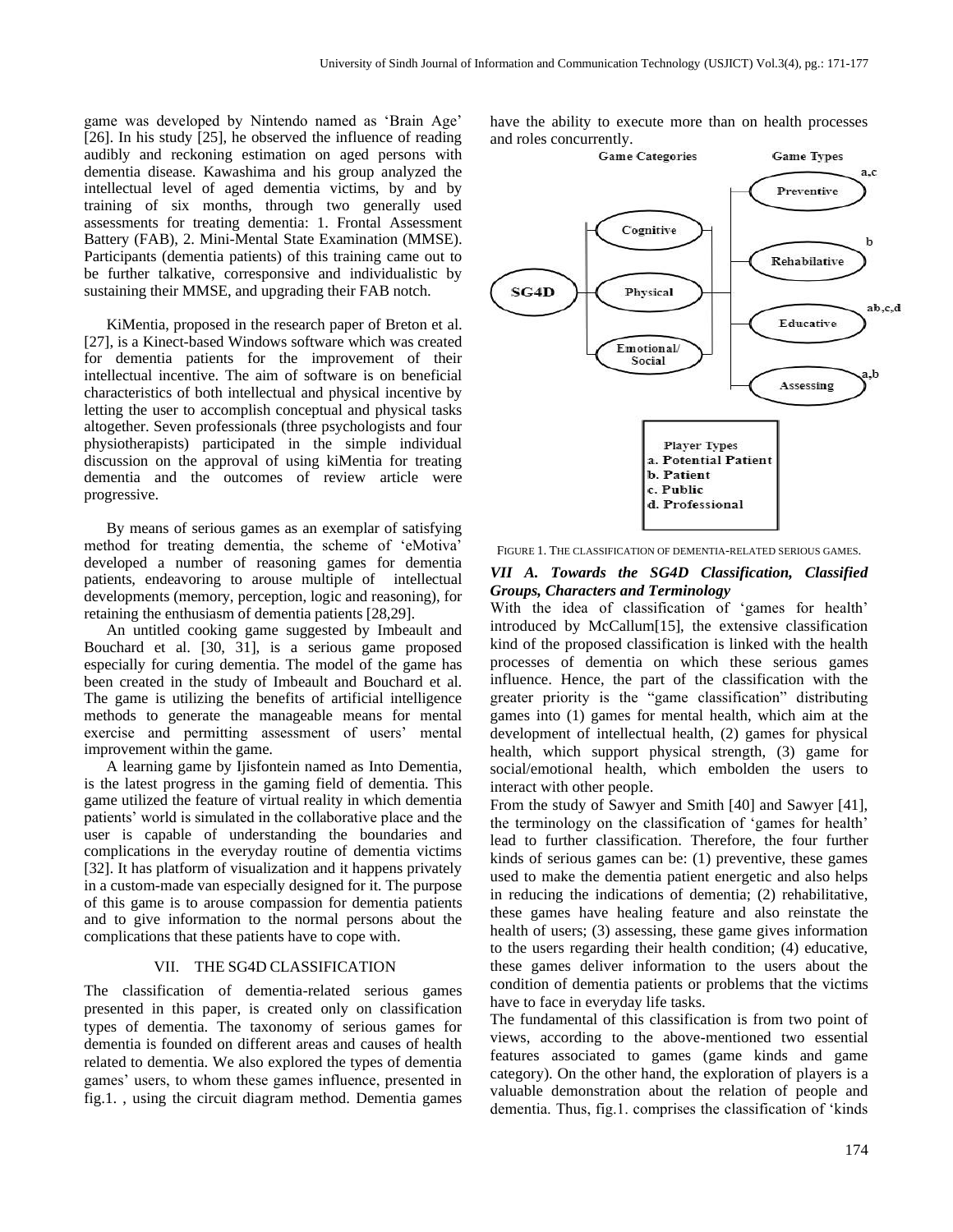of players', as an important facts, which is examined in section 6.2.

# *VII B. Category of Health Users Associated to Dementia*

We have explored four kinds of people for this classification that have link with dementia games, according to their association with the dementia illness:

- *Professionals:* the kind of people who are not the victims, but due to their professionalism (helpers, expert consultants, educational investigation), they have to deal with dementia,
- *Public*: the people who have no direct association with dementia,
- Patients: the kind of people who are the victims of dementia,
- *Potential Patients:* the kind of people who are not yet victims of dementia but their health condition is serious.

| TABLE 1. Implementing classification on elected dementia games |                                                                                                                      |                                                            |                    |           |  |  |  |
|----------------------------------------------------------------|----------------------------------------------------------------------------------------------------------------------|------------------------------------------------------------|--------------------|-----------|--|--|--|
| Game<br><b>Types</b><br>Game<br>Categories                     | Preventative                                                                                                         | Rehabilitativ                                              | Educativ           | Assessing |  |  |  |
| Cognitive                                                      | - Brain Age<br>- Big Brain<br>Academy<br>- Lumosity<br>- CogniFit<br>- Smart<br>Brain<br>Games<br>- Posit<br>Science | -Master<br>Quiz<br>Minwii<br>-eMotiva<br>-Cooking<br>games | -Into D'<br>mentia | N/A       |  |  |  |
| Physical                                                       | -WiiFit<br>-Wii Sports                                                                                               | -Minwii<br>-eMotiva                                        | -Into D'<br>mentia | N/A       |  |  |  |
| Social/<br>Emotional                                           | -WiiFit<br>-Wii Sports<br>-Big Brain<br>academy                                                                      | -eMotiva                                                   | -Into D'<br>mentia | N/A       |  |  |  |

# *VII C. IMPLEMENTING THE PROPOSED CLASSIFICATION*

This table outlines the uses of the fundamental classification (fig. 1) on the games previously mentioned in Table1. The class of 'kinds of players' (fig. 1 and section 6.2) have the ability to be reliably implemented to the game taxonomy in Table 2, based on their kind (for example, the game 'MasterQuiz' because of its rehabilitative nature can only be played by patients).

# VIII. CONCLUSION

This study gives an outline of dementia games and the comparative view about the efficiency of these games. The foremost idea of our study is that serious games have an influence on mentally weakened persons. To explore further about the ongoing influence of these games to the everyday tasks of life, is the deal of scientific research. In the period of searching literature for the dementia games, we explored several field of health that involved the several participants associated to domain of dementia games. Due to the consequence of this connections, we have made a classification about dementia games. By the foundation of existing research on aforementioned information, aided us to make a full classification scheme that emphases more on the "games for health" field.

This classification is helpful to be assessed be the professional scholars of the specific domain, having aim of making a shared, modernized and authenticated program, generating a collaboration among designers of game and dementia experts. The vital aim is to propose a classification of serious games for dementia with analytical capability, targeted to offer quality analysis for any other game to be developed.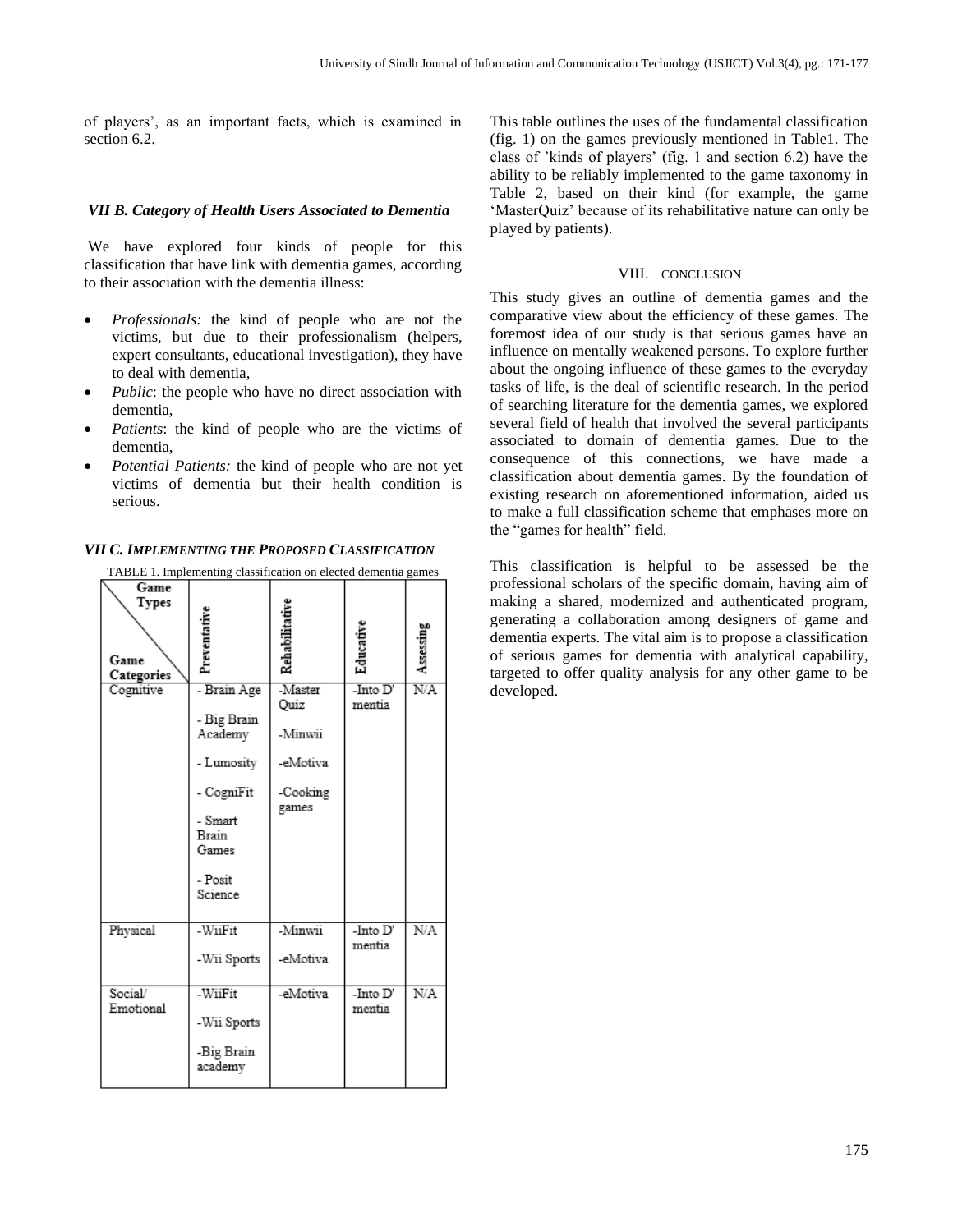| Title of<br>Games            | Gaming<br>Platform           | <b>Distribution</b> | Health<br>Game<br>Category | <b>Input Method</b>                           | Targeted<br><b>Health Area</b> | Type of<br>Study    | N               | Participants'<br>Health<br>Condition | Study<br>Period                       | References |
|------------------------------|------------------------------|---------------------|----------------------------|-----------------------------------------------|--------------------------------|---------------------|-----------------|--------------------------------------|---------------------------------------|------------|
| <b>Big Brain</b><br>Academy  | Nintendo Wii.<br>Nintendo DS | Commercial          | Cognitive                  | Wiimote &<br>Movement(Wii),<br>Controller(DS) | Behavior                       | controlled<br>Trial | 40              | AD                                   | 10 weeks                              | [25]       |
| Complete<br>Brain<br>Workout | Computer                     | Commercial          | Cognitive                  | Type & click                                  | Psychology                     | NA                  | 50              | MCI                                  | 10 weeks                              | $[26]$     |
| Lumosity                     | Computer,<br>Mobile          | Commercial          | Cognitive                  | Type &<br>click(Computer),<br>Tap(Mobile)     | Psychology                     | Controlled<br>Trial | 60              | Dementia                             | 10 weeks                              | $[27]$     |
| Master Quiz                  | Tablet PC                    | Academic            | Cognitive                  | Tap                                           | Cognition                      | Usability<br>Study  | N/A             | MCI                                  | 5 weeks                               | $[28]$     |
| Min<br>Wii(MINDs)            | Computer                     | Academic            | Emotional                  | Wiimote &<br>Movement                         | Motor Skills                   | Pilot Study         | 10              | MCI                                  | 8 design<br>cycles                    | $[29]$     |
| Posit Science                | Computer                     | Commercial          | Cognitive                  | Type & click                                  | Response                       | Pilot Study         | 30              | Dementia                             | 6 sessions<br>per week<br>for 8 weeks | $[30]$     |
| Smart brain<br>Games         | Computer                     | Commercial          | Cognitive                  | Type & click                                  | Cognition                      | Pilot Study         | 40              | AD                                   | 1 session<br>per week<br>for 6 weeks  | $[31]$     |
| Wii fit                      | Nintendo Wii                 | Commercial          | Physical                   | Wiimote &<br>Movement                         | Balance                        | Pilot Study         | $\overline{20}$ | AD                                   | 10 weeks                              | $[32]$     |
| Wii sports                   | Nintendo Wii                 | Commercial          | Physical                   | Wiimote &<br>Movement                         | Motor Skills                   | Pilot Study         | 15              | MCI                                  | 200 gamin<br>g hours in<br>12 weeks   | $[33]$     |
| Xavix Hot<br>Plus            | <b>XaviXPORT</b><br>console  | Commercial          | Physical                   | Controller &<br>Movement                      | Cognition                      | Controlled<br>Trial | 5               | Dementia                             | 4 sessions<br>per week<br>in 6 weeks  | $[34]$     |

|  | TABLE 2. COMPARISON TABLE OF DEMENTIA RELATED GAMES |  |  |  |  |
|--|-----------------------------------------------------|--|--|--|--|
|--|-----------------------------------------------------|--|--|--|--|

#### REFERENCES

- [1] Beaver, Marion L. Human service practice with the elderly. Prentice Hall, 1983.
- [2] Singh-Manoux, Archana, and Mika Kivimäki. "The importance of cognitive ageing for understanding dementia." Age 32.4 (2010): 509- 512.
- [3] Prince, Martin, et al. "Recent global trends in the prevalence and incidence of dementia, and survival with dementia." Alzheimer's research & therapy 8.1 (2016): 23.
- [4] Shanley, C. "Promoting advance care planning to reduce the impact of dementia: a new web resource from Alzheimer's Australia." BMJ supportive & palliative care 3.2 (2013): 237-237.
- [5] Aalten, Pauline, et al. "Behavioral problems in dementia: a factor analysis of the neuropsychiatric inventory." Dementia and geriatric cognitive disorders 15.2 (2003): 99-105.
- [6] Waldemar, G., et al. "Recommendations for the diagnosis and management of Alzheimer's disease and other disorders associated with dementia: EFNS guideline." European Journal of Neurology 14.1 (2007): e1-e26
- [7] Harmer, Barbara J., and Martin Orrell. "What is meaningful activity for people with dementia living in care homes? A comparison of the views of older people with dementia, staff and family carers." Aging and Mental health 12.5 (2008): 548-558.
- [8] Hellman, Riitta. "Assistive technologies for coping at home and increased quality of life for persons with dementia." eChallenges e-2014 Conference Proceedings. IEEE, 2014.
- [9] Joddrell, Phil, Alexandra Hernandez, and Arlene J. Astell. "Identifying existing, accessible touchscreen games for people living with dementia." International Conference on Computers Helping People with Special Needs. Springer, Cham, 2016.
- [10] Granic, Isabela, Adam Lobel, and Rutger CME Engels. "The benefits of playing video games." American psychologist 69.1 (2014): 66.
- [11] Robert, Philippe, et al. "Recommendations for the use of Serious Games in people with Alzheimer's Disease, related disorders and frailty." Frontiers in aging neuroscience 6 (2014): 54.
- [12] Kang, Kiho, Eun-Jin Choi, and Young-Suk Lee. "Proposal of a serious game to help prevent dementia." International Conference on Games and Learning Alliance. Springer, Cham, 2016.
- [13] Tong, Tiffany, Jonathan H. Chan, and Mark Chignell. "Serious games for dementia." Proceedings of the 26th International Conference on World Wide Web Companion. International World Wide Web Conferences Steering Committee, 2017.
- [14] Manera, Valeria, et al. "'Kitchen and cooking,'a serious game for mild cognitive impairment and Alzheimer's disease: a pilot study." Frontiers in aging neuroscience 7 (2015): 24.
- [15] McCallum, Simon. "Gamification and serious games for personalized health." Stud Health Technol Inform 177.2012 (2012): 85-96.